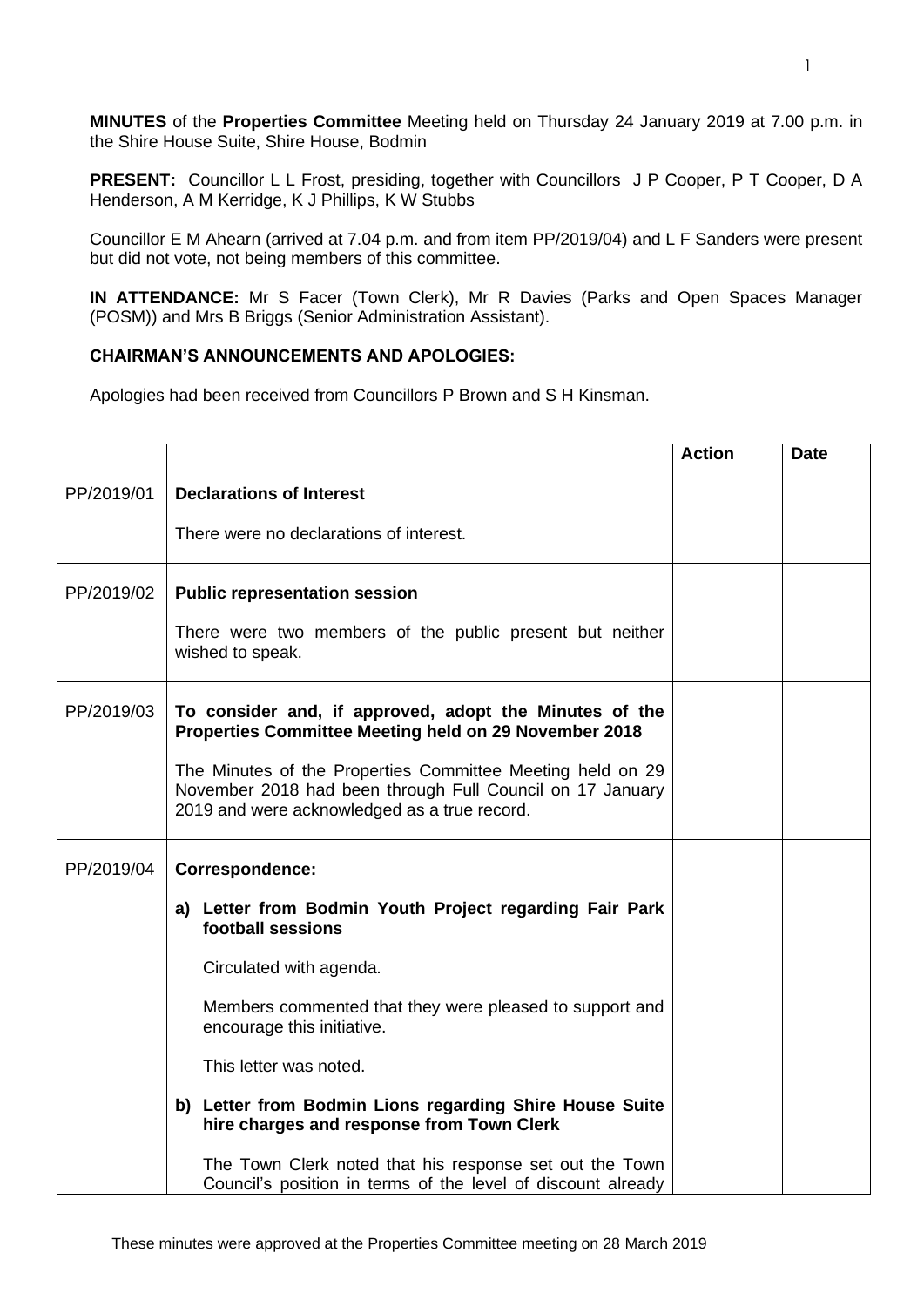|  | being offered and the costs associated with servicing the<br>bookings.                                                                                                                                                                                                                                                                                                                                                                                                                                                                                                                                                                                                                                                                                                                                                                                                                                                                                |                                              |                                                |
|--|-------------------------------------------------------------------------------------------------------------------------------------------------------------------------------------------------------------------------------------------------------------------------------------------------------------------------------------------------------------------------------------------------------------------------------------------------------------------------------------------------------------------------------------------------------------------------------------------------------------------------------------------------------------------------------------------------------------------------------------------------------------------------------------------------------------------------------------------------------------------------------------------------------------------------------------------------------|----------------------------------------------|------------------------------------------------|
|  | The Town Clerk reported that he had since spoken to Mr<br>Clarke who had not been aware of the current discount, and<br>had appeared satisfied with the response.                                                                                                                                                                                                                                                                                                                                                                                                                                                                                                                                                                                                                                                                                                                                                                                     |                                              |                                                |
|  | Councillor K Phillips enquired as to why the Town Council<br>was paying Kestrel to lock the building (as referenced in the<br>Town Clerk's letter) when a caretaker is employed.                                                                                                                                                                                                                                                                                                                                                                                                                                                                                                                                                                                                                                                                                                                                                                      |                                              |                                                |
|  | The Town Clerk responded to advise that the Caretaker is<br>used to service and cover as many bookings as possible.<br>There is however a limit in terms of the number of hours that<br>can be worked (given contracted hours) given the spread of<br>bookings from 8.30 a.m. to 10.00 p.m. noting that there are a<br>number of bookings during normal business hours.<br>He.<br>noted that the Caretaker is certainly flexible and has assisted<br>evenings and weekends with cover which can accrue TOIL<br>due to any additional hours worked. TOIL is then agreed<br>with staff as booked time off / leave but can lead to some<br>cover being needed to service daytime bookings in the core<br>business hours when TOIL is utilised. The Town Clerk<br>advised that staff try to achieve the best balance that they<br>can with servicing bookings, accruing TOIL and using Kestrel<br>Guards to mitigate the impact to users and the Council. |                                              |                                                |
|  | The Town Clerk commented that the Council used to employ<br>a second (evening) Caretaker for such purposes but that the<br>decision had been taken by Council not to backfill that post<br>as it wanted to review the use of the building.<br>Kestrel<br>Guards therefore provides a reasonable cost option for<br>bookings over and above those that can be covered by the<br>total hours available to staff from the Caretaker.                                                                                                                                                                                                                                                                                                                                                                                                                                                                                                                     |                                              |                                                |
|  | The Town Clerk advised when questioned that the discount<br>currently offered to the Lions Club was equivalent to that<br>offered to another regular and long-standing community<br>group booking. Members felt that these charges should be<br>reviewed more generally and the Hire Charges Working<br>Party should meet as soon as possible to review the<br>charging structure and agree the structure to be put forward<br>to Council for the coming financial year.                                                                                                                                                                                                                                                                                                                                                                                                                                                                              |                                              |                                                |
|  | It was AGREED to RECOMMEND that the Hire Charges<br>Working Party convene a meeting as soon as practicable in<br>order to agree charging structure for 2019/20 financial year.                                                                                                                                                                                                                                                                                                                                                                                                                                                                                                                                                                                                                                                                                                                                                                        | Working<br>Party to<br>agree<br>meeting date | 15.03.19<br>$-FC$<br>agenda<br>publicatio<br>n |
|  | It was <b>AGREED</b> to <b>RECOMMEND</b> that the new scale of<br>room hire charges for Shire House be itemised on the Full<br>Council agenda for the meeting on 21 March 2019 for<br>implementation from 1 April 2019.                                                                                                                                                                                                                                                                                                                                                                                                                                                                                                                                                                                                                                                                                                                               | Agree<br>2019/20<br>charging<br>structure    | Implemen<br>tation<br>01.04.19                 |
|  | Councillor K W Stubbs abstained from voting on this item.                                                                                                                                                                                                                                                                                                                                                                                                                                                                                                                                                                                                                                                                                                                                                                                                                                                                                             |                                              |                                                |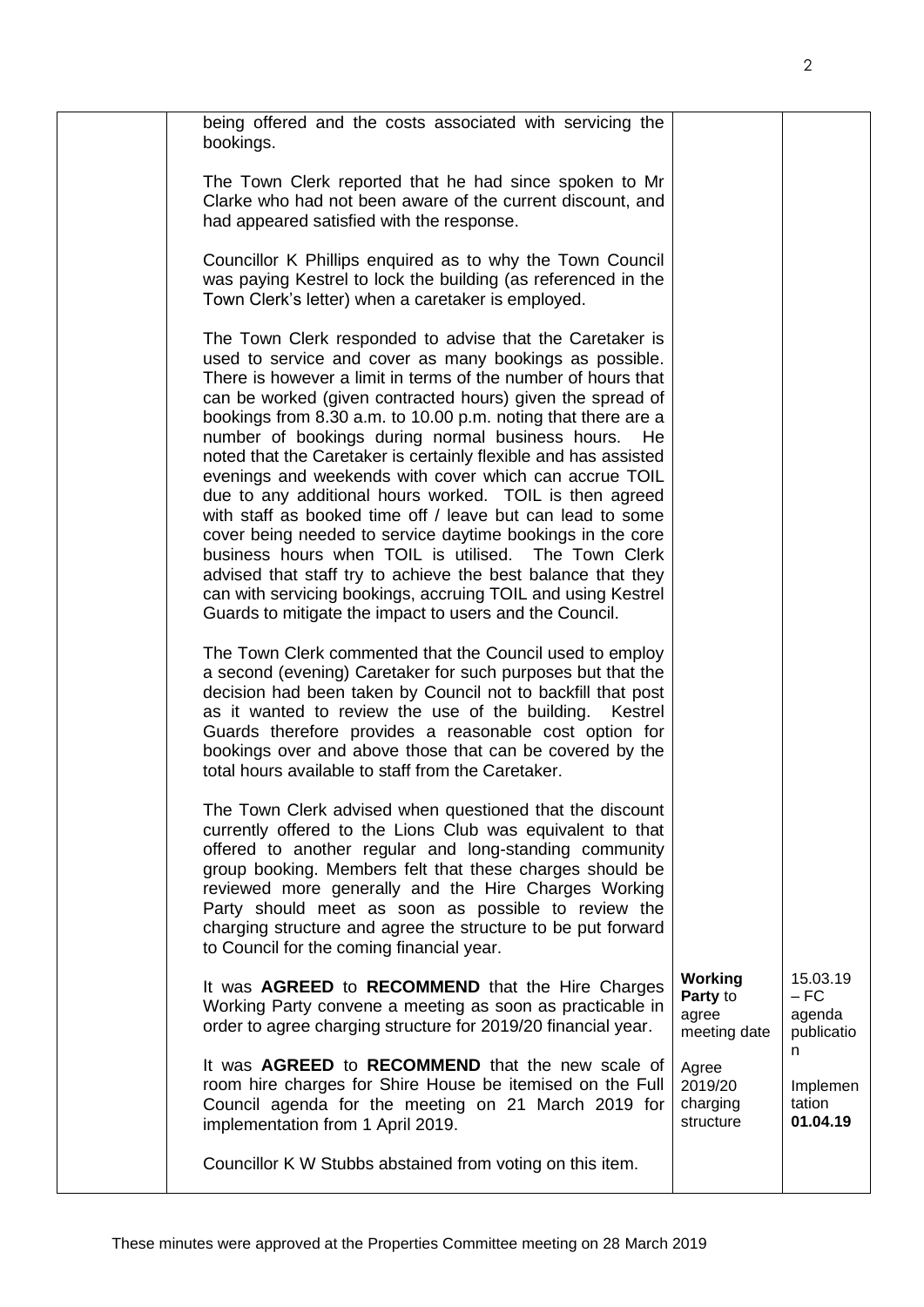|            | c) Chief Executive of Cornwall Rural Community Charity<br>invitation to the Community Buildings Conference<br>taking place on Tuesday 12th February 2019 at the<br><b>Lanivet Parish Community Centre</b>                                                                                                                                            |                                      |          |
|------------|------------------------------------------------------------------------------------------------------------------------------------------------------------------------------------------------------------------------------------------------------------------------------------------------------------------------------------------------------|--------------------------------------|----------|
|            | A copy of the email was circulated with the agenda.                                                                                                                                                                                                                                                                                                  |                                      |          |
|            | The Town Clerk noted that a maximum of 3 representatives<br>from any organisation was able to attend.                                                                                                                                                                                                                                                | <b>All Members</b>                   |          |
|            | The Chairman requested that Members email the Town<br>Clerk should they wish to attend.                                                                                                                                                                                                                                                              | $-$ email TC if<br>wish to<br>attend |          |
|            | d) Email from Bodmin Community Link Officer regarding<br>planting on town roundabouts via Cormac Volunteering<br><b>Scheme</b>                                                                                                                                                                                                                       |                                      |          |
|            | A copy of the email was circulated with the agenda.                                                                                                                                                                                                                                                                                                  |                                      |          |
|            | The Town Clerk reported that the planting of Cornwall<br>Council roundabouts via the Cormac volunteering scheme<br>seemed to be a reasonable approach to engage with<br>volunteers and ensure they are supported with the process<br>given health and safety issues with working adjacent to / on<br>the highway.                                    |                                      |          |
|            | It was AGREED to RECOMMEND support of the volunteer<br>scheme as a mechanism for the planting of the roundabouts.                                                                                                                                                                                                                                    | <b>TC</b>                            | 25.01.19 |
|            | It was AGREED to RECOMMEND that in any response the<br>Town Clerk requests that whilst any work is taking place on<br>roundabouts, that an opportunity is taken to weed spray the<br>white and black chevrons around the roundabouts (where<br>they exist) to deal with unsightly weed growth, noting that<br>this has been achieved in other towns. | TC                                   | 25.01.19 |
|            | e) Any other item of correspondence that the Chairman<br>considers appropriate                                                                                                                                                                                                                                                                       |                                      |          |
|            | There were no other items of correspondence.                                                                                                                                                                                                                                                                                                         |                                      |          |
| PP/2019/05 | Update on the current status of key Council projects to<br>include:                                                                                                                                                                                                                                                                                  |                                      |          |
|            | A copy of the report from the POSM was circulated with the<br>Agenda.                                                                                                                                                                                                                                                                                |                                      |          |
|            | a) Skate Park                                                                                                                                                                                                                                                                                                                                        |                                      |          |
|            | The POSM reported that there had been a good response to<br>the tender on Contracts Finders and that he was currently<br>working through them. He noted that these tenders were<br>large documents which were taking time to assess against<br>the scoring matrix and that he would report back to                                                   |                                      |          |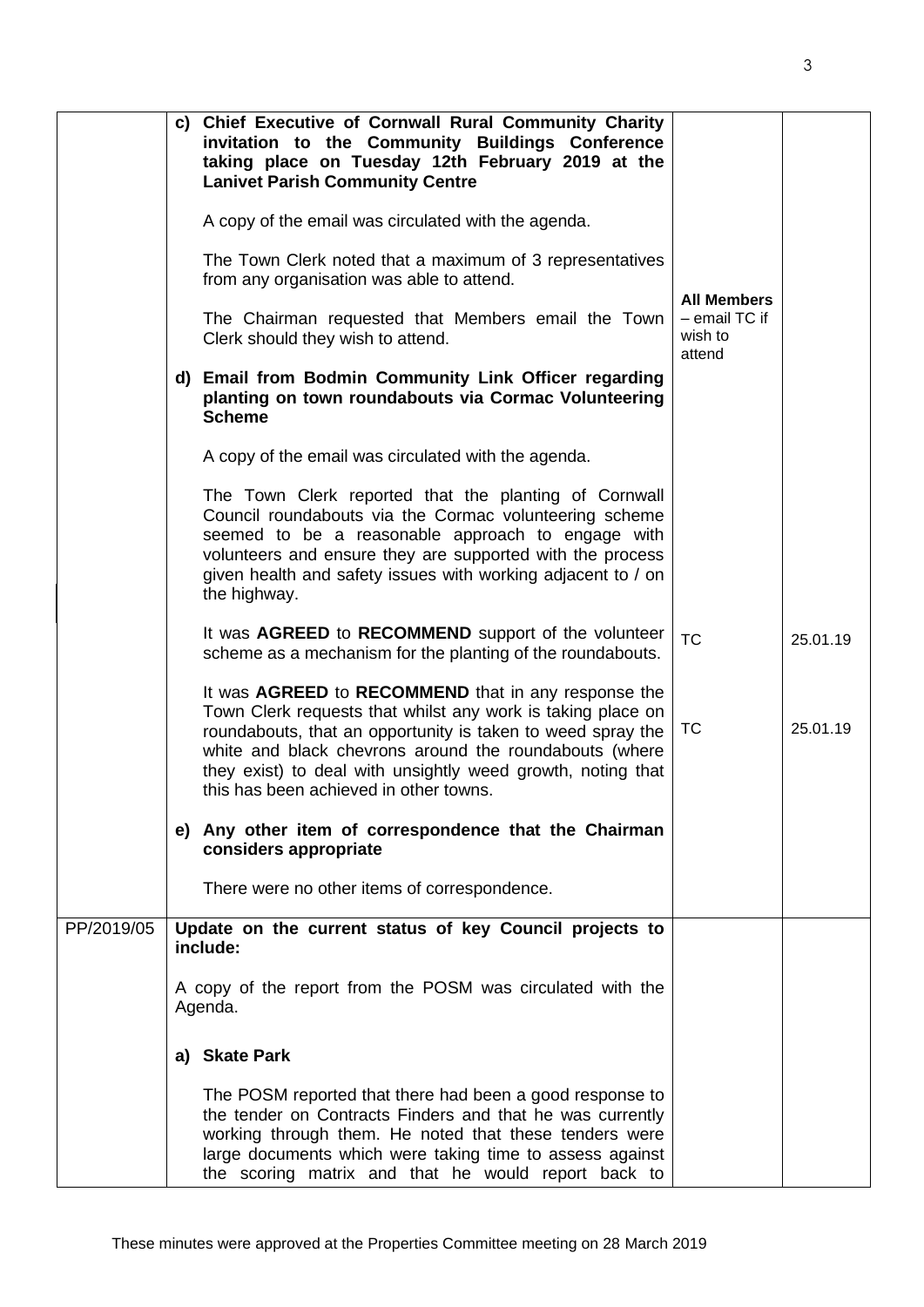|            | Committee in due course.                                                                                                                                                                                                                 |             |          |
|------------|------------------------------------------------------------------------------------------------------------------------------------------------------------------------------------------------------------------------------------------|-------------|----------|
|            | b) Fair Park Toilets                                                                                                                                                                                                                     |             |          |
|            | The POSM reported that he was waiting for RTP Surveyors<br>to return the design, as previously discussed.                                                                                                                                |             |          |
|            | Members enquired as to whether the possibility of including<br>a vending booth had been discussed with RTP, feeling that<br>this would serve to enhance the security of the building and<br>could generate an income for the Council.    |             |          |
|            | The Town Clerk noted that this would increase the initial cost<br>and that there was a tight budget for the project. The<br>possibility of extending the footprint to accommodate this<br>was certainly not feasible within budget.      |             |          |
|            | It was AGREED to RECOMMEND that the POSM enquire<br>with RTP as to whether a plan to include a vending booth<br>within the current footprint of the building could be produced<br>and the cost implications that a redesign might bring. | <b>POSM</b> | 08.02.19 |
|            | c) Site for new cemetery                                                                                                                                                                                                                 |             |          |
|            | The POSM noted, as outlined in his report, that Officers were<br>currently considering some additional sites and would report<br>back on the feasibility of these at a future meeting when<br>more information was known.                |             |          |
|            | d) Machinery Shed                                                                                                                                                                                                                        |             |          |
|            | The POSM reported that he had been focussing on other<br>projects and had not progressed this matter, noting Council's<br>decision during the Budget meeting on 3 January to<br>postpone this project.                                   |             |          |
| PP/2019/06 | <b>Health and Safety project update</b>                                                                                                                                                                                                  |             |          |
|            | A copy of a report from the POSM was circulated with the<br>agenda.                                                                                                                                                                      |             |          |
|            | The POSM reported that this included a list of inspections the<br>Park Team will now have to carry out. He noted that anything<br>deemed unfit had been removed, and required works had been<br>added to the maintenance schedule.       |             |          |
|            | The Town Clerk added that the Team were updating their health<br>and safety procedures in light of this.                                                                                                                                 |             |          |
|            | Councillor P T Cooper wished to extend his thanks to the POSM<br>and Parks Team for the hard work they are doing in bringing<br>everything up to standard, commenting that this was not going<br>unnoticed.                              |             |          |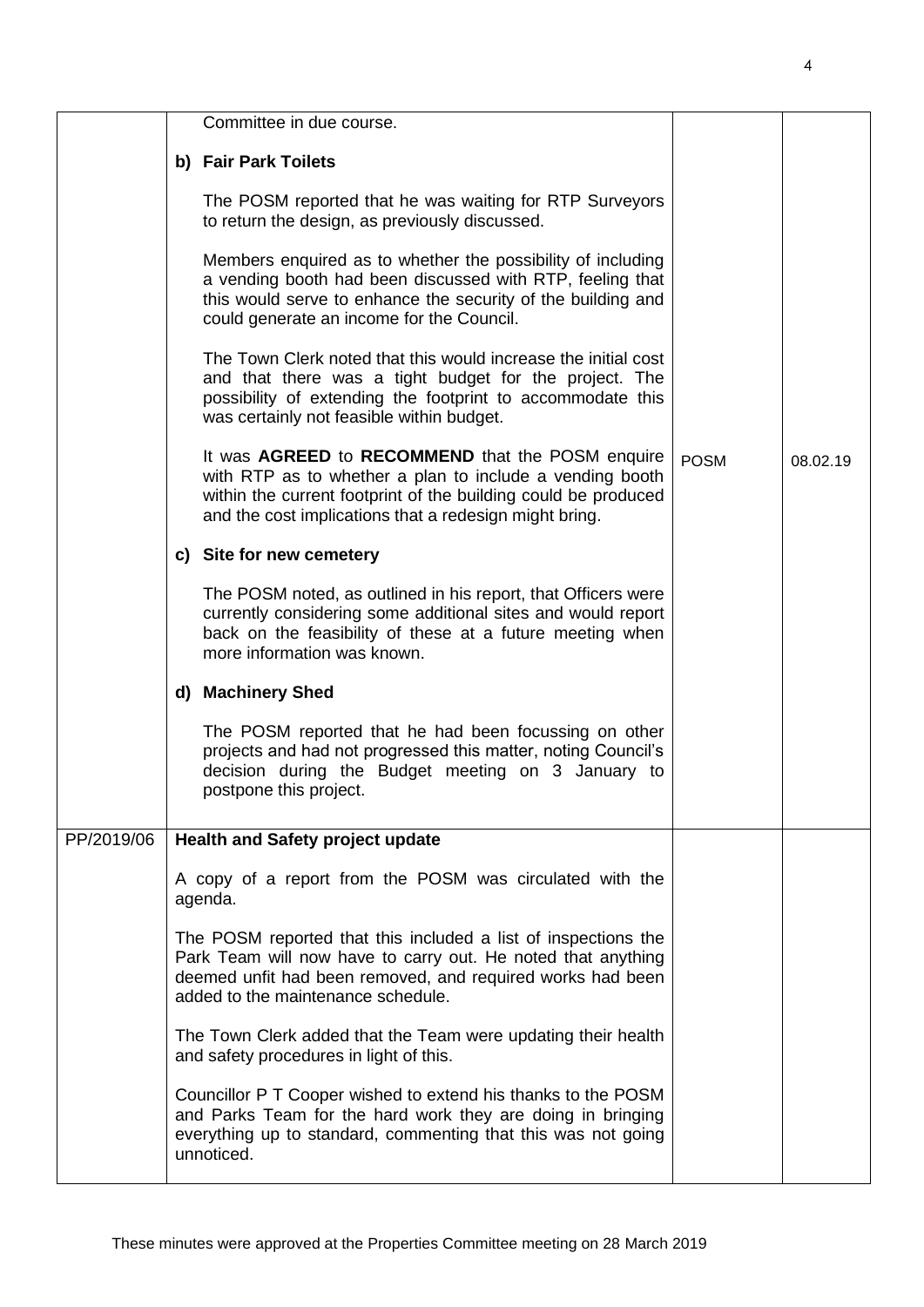|            | It was noted that Royal Mail were now doing vehicle inspections,<br>and it was suggested to the POSM to investigate as to whether<br>this might be more competitive than Cormac. The POSM<br>advised that he would explore this option and report back with<br>any information to a future meeting.                                                                                                                                                                                                                                                                                                                                                                                                                                         |                           |                             |
|------------|---------------------------------------------------------------------------------------------------------------------------------------------------------------------------------------------------------------------------------------------------------------------------------------------------------------------------------------------------------------------------------------------------------------------------------------------------------------------------------------------------------------------------------------------------------------------------------------------------------------------------------------------------------------------------------------------------------------------------------------------|---------------------------|-----------------------------|
| PP/2019/07 | Skate Park – To note that the pyramid funbox will be<br>removed from the existing skate park as it is beyond<br>economical repair                                                                                                                                                                                                                                                                                                                                                                                                                                                                                                                                                                                                           |                           |                             |
|            | The Town Clerk reported that regular inspections had been<br>undertaken on the Skate Park equipment and that the pyramid<br>funbox had now come to the end of its useful life and required<br>removal.                                                                                                                                                                                                                                                                                                                                                                                                                                                                                                                                      |                           |                             |
|            | Members requested that the public be updated on this via the<br>website / Facebook page, along with an update about the new<br>Skate Park in order to ensure the public were aware that the<br>Council was working towards a longer-term solution.                                                                                                                                                                                                                                                                                                                                                                                                                                                                                          |                           |                             |
|            | It was AGREED to RECOMMEND that this piece of equipment<br>is removed from the skate park after the February half-term and<br>to include information on plans for a new skate park.                                                                                                                                                                                                                                                                                                                                                                                                                                                                                                                                                         | <b>POSM</b>               | Following<br>21.03.19<br>FC |
| PP/2019/08 | To consider recording of staff time in relation to vandalism<br>(referred from FS&PM Budget meeting held on 3 January<br>2019, minute ref FSPM/2019/004 refers)                                                                                                                                                                                                                                                                                                                                                                                                                                                                                                                                                                             |                           |                             |
|            | The Town Clerk reported that Officers would be able to pull<br>figures relating to materials and where external contractors had<br>to be brought in to carry out remedial works. The difficulty of<br>capturing staff time spent on vandalism related issues was<br>discussed and Members felt that a ballpark figure was<br>appropriate, in order not to take up valuable staff time<br>calculating exact costs retrospectively. The Town Clerk noted<br>that the Property and Maintenance Operative would need to be<br>more mindful of recording time spent on issues associated with<br>vandalism going forward and the POSM would need to liaise<br>with staff over their recording of time spent on matters relating to<br>vandalism. |                           |                             |
|            | Members felt that it was important to share an estimated overall<br>figure with the public, in consideration of the precept rise, in<br>order to demonstrate the money spent on this avoidable issue<br>where it could be spent for the benefit of the community.                                                                                                                                                                                                                                                                                                                                                                                                                                                                           |                           |                             |
|            | It was <b>AGREED</b> to <b>RECOMMEND</b> that staff record more<br>accurately matters (time and costs) relating to vandalism so that<br>a cost figure can be provided in any annual assessment.                                                                                                                                                                                                                                                                                                                                                                                                                                                                                                                                             | Accounts /<br><b>POSM</b> | Ongoing                     |
| PP/2019/09 | Coldharbour, to include:                                                                                                                                                                                                                                                                                                                                                                                                                                                                                                                                                                                                                                                                                                                    |                           |                             |
|            | a) Essential maintenance works to the clubhouse                                                                                                                                                                                                                                                                                                                                                                                                                                                                                                                                                                                                                                                                                             |                           |                             |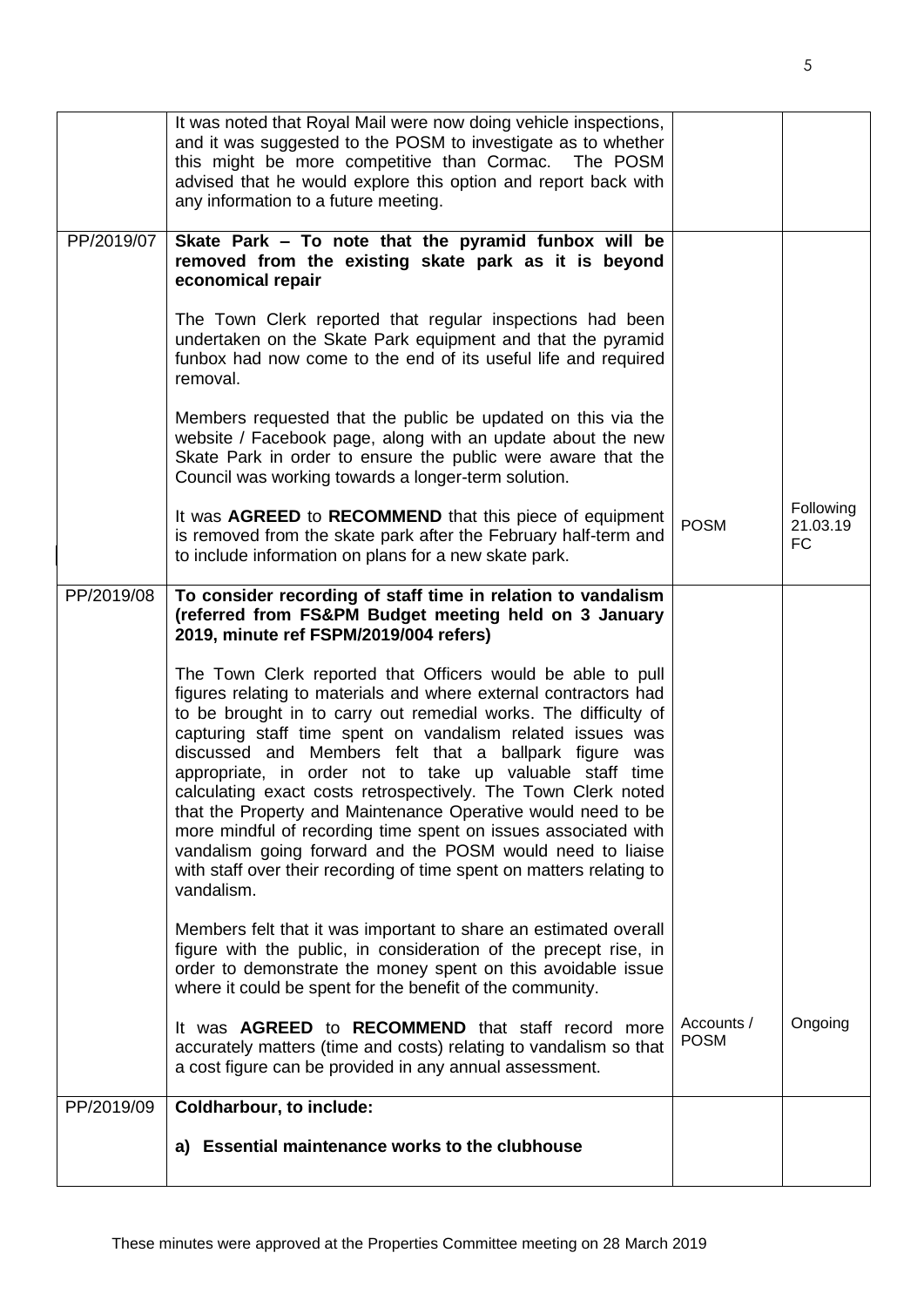|            | A copy of the report was circulated with the agenda.                                                                                                                                                                                                                                                                                                                                                                                                                                                 |             |          |
|------------|------------------------------------------------------------------------------------------------------------------------------------------------------------------------------------------------------------------------------------------------------------------------------------------------------------------------------------------------------------------------------------------------------------------------------------------------------------------------------------------------------|-------------|----------|
|            | The POSM reported that the Schedule of Dilapidation<br>(circulated under item PP/2019/09(b) below) had generated<br>discussions with the club regarding the essential items which<br>needed addressing, pending longer term arrangements /<br>lease to be agreed between Bodmin Youth Football Club<br>(BYFC) and BTC, and in consideration of the availability of<br>grant funding for BYFC.                                                                                                        |             |          |
|            | It was <b>AGREED</b> to <b>RECOMMEND</b> proceeding with the<br>repairs as set out in the POSM's report up to a maximum<br>budget of £4,500.                                                                                                                                                                                                                                                                                                                                                         |             |          |
|            | It was AGREED to RECOMMEND giving the POSM<br>delegated authority to proceed with works, at the lowest cost<br>up to the agreed budget.                                                                                                                                                                                                                                                                                                                                                              | <b>POSM</b> | 21.03.19 |
|            | It was AGREED to RECOMMEND that these works proceed<br>on the basis that any equipment installed can be removed as<br>appropriate at a later date for re-use should BYFC build<br>alternative facilities.                                                                                                                                                                                                                                                                                            |             |          |
|            | b) Schedule of Dilapidation                                                                                                                                                                                                                                                                                                                                                                                                                                                                          |             |          |
|            | A copy of the Schedule was circulated with the agenda.                                                                                                                                                                                                                                                                                                                                                                                                                                               |             |          |
|            | This document was noted.                                                                                                                                                                                                                                                                                                                                                                                                                                                                             |             |          |
| PP/2019/10 | Explore by Bike - Update on use of Priory Car Park                                                                                                                                                                                                                                                                                                                                                                                                                                                   |             |          |
|            | A copy of a report by the POSM was circulated with the agenda.                                                                                                                                                                                                                                                                                                                                                                                                                                       |             |          |
|            | The POSM noted that there was a list of questions from the<br>owner of Explore by Bike at the end of the report. He noted that<br>the most feasible site would be in the proximity of the current ice<br>cream van bay as this would allow most easily for power and<br>water to be provided.                                                                                                                                                                                                        |             |          |
|            | The Town Clerk outlined the considerations that the Council<br>needed to give clear instruction on, as follows:                                                                                                                                                                                                                                                                                                                                                                                      |             |          |
|            | $\triangleright$ Lease or Licence, noting that a licensee does not receive<br>exclusive possession of the land, and that registration of<br>land would need to be addresses if a lease was offered;<br>$\triangleright$ Costs of connection of water and electricity will be fairly<br>high and would be the Council's responsibility to provide<br>as part of a lease, with usage being recharged to tenant;<br>$\triangleright$ Planning issues will need to be explored by the business<br>owner. |             |          |
|            | The Town Clerk reported that, in terms of rental income,<br>Charterwood had reviewed the potential rental for bays of 6.2 x<br>5 metres and their advice (from a calculation commentary dated<br>31 October 2018) was £2,500 per annum exclusive of electricity.                                                                                                                                                                                                                                     |             |          |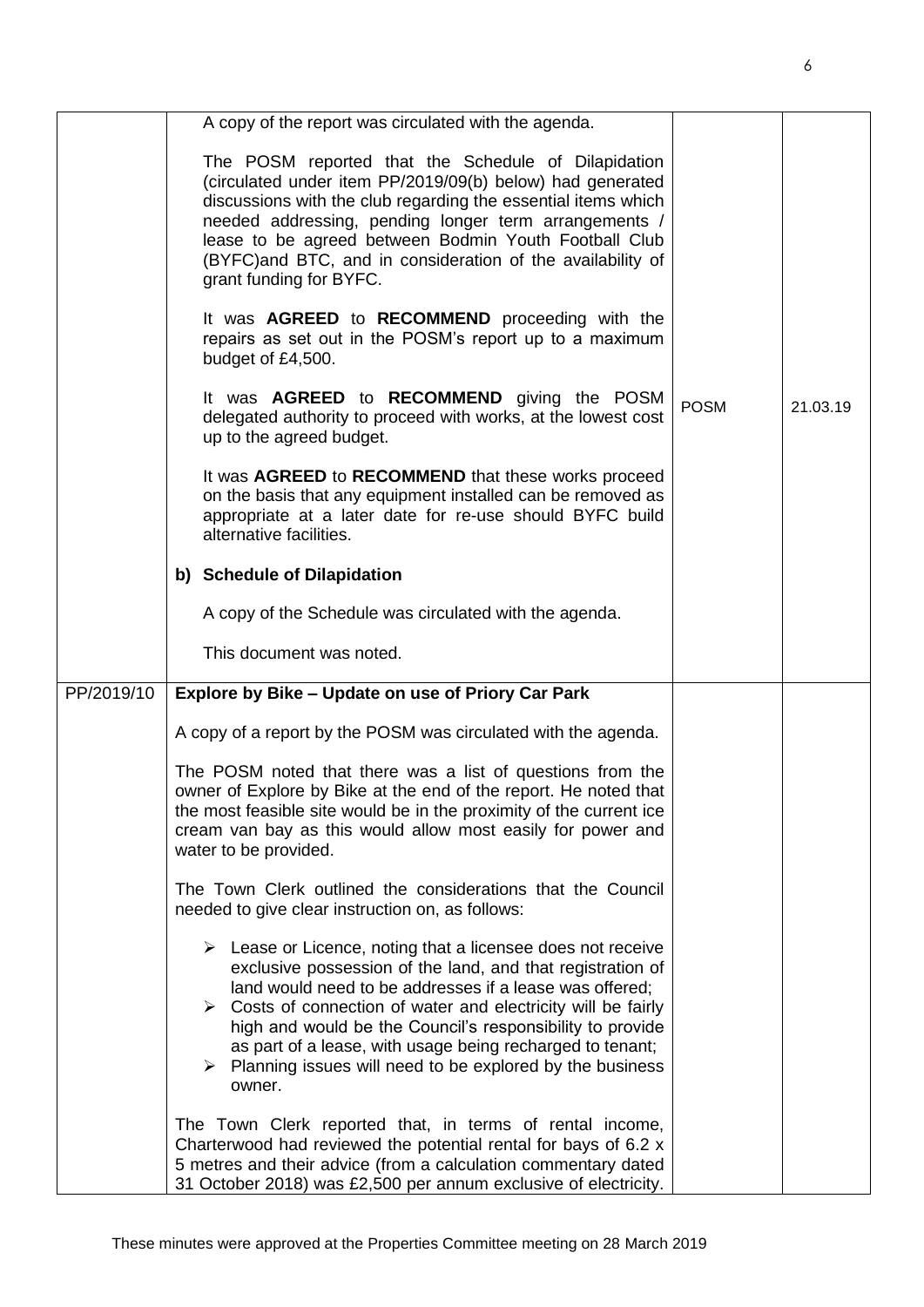|   | It was estimated that the shipping container and display space<br>needed by Explore by Bike might require approximately three<br>parking pays.                                                                                                                                                                                                                                                                                                                                                                                                                                       |  |
|---|--------------------------------------------------------------------------------------------------------------------------------------------------------------------------------------------------------------------------------------------------------------------------------------------------------------------------------------------------------------------------------------------------------------------------------------------------------------------------------------------------------------------------------------------------------------------------------------|--|
|   | Members were aware that this was not one of the Town<br>Council's strategic projects and therefore there were limited<br>resources in terms of budget and staff time that could be spent<br>on progressing this. It was felt that the project was a positive<br>one, fitting with the Town's aspirations to be a cycle town, and<br>Members wanted to support the business but that the onus<br>would be on the owner of Explore by Bike to progress the<br>Planning consent in order to achieve a 1 April 2019 start date,<br>with the water / electric arrangements to come later. |  |
|   | Members discussed their response to each of Explore by Bike's<br>queries as follows:                                                                                                                                                                                                                                                                                                                                                                                                                                                                                                 |  |
|   | $\triangleright$ In the new location, would the container still need to<br>be wooden clad or will the container alone be<br>acceptable?                                                                                                                                                                                                                                                                                                                                                                                                                                              |  |
|   | Members felt that, whichever location was agreed upon,<br>cladding would be necessary given the Car Park's<br>proximity to a conservation area                                                                                                                                                                                                                                                                                                                                                                                                                                       |  |
|   | > Would BTC be willing to let Explore by Bike connect<br>to water and electricity or is it best to apply for that<br>later?                                                                                                                                                                                                                                                                                                                                                                                                                                                          |  |
|   | Members felt that, given the desired timescale for<br>commencement of operation of the beginning of April,<br>the arrangements for water and electricity would need to<br>be resolved at a later date.                                                                                                                                                                                                                                                                                                                                                                               |  |
|   | It was noted that upgrade work was required to the box<br>used to provide power to the ice cream van and that this<br>work could be done to allow an additional point for<br>Explore by Bike, however the timescale for this might not<br>fit with an April start date.                                                                                                                                                                                                                                                                                                              |  |
| ➤ | Would BTC be willing to let Explore by Bike have a<br>very minimal rent to enable the business to get<br>established for the first year?                                                                                                                                                                                                                                                                                                                                                                                                                                             |  |
|   | Members felt that they would support the idea of an<br>escalator rent to allow for the business to establish,<br>terms to be negotiated in consideration of the number of<br>parking spaces required.                                                                                                                                                                                                                                                                                                                                                                                |  |
|   | $\triangleright$ What rent would BTC require for the space after the<br>first 12 months?                                                                                                                                                                                                                                                                                                                                                                                                                                                                                             |  |
|   | Members felt that the negotiation regarding rental could<br>be negotiated for up to a three year term in the first<br>instance, excluding the automatic right to renew in order                                                                                                                                                                                                                                                                                                                                                                                                      |  |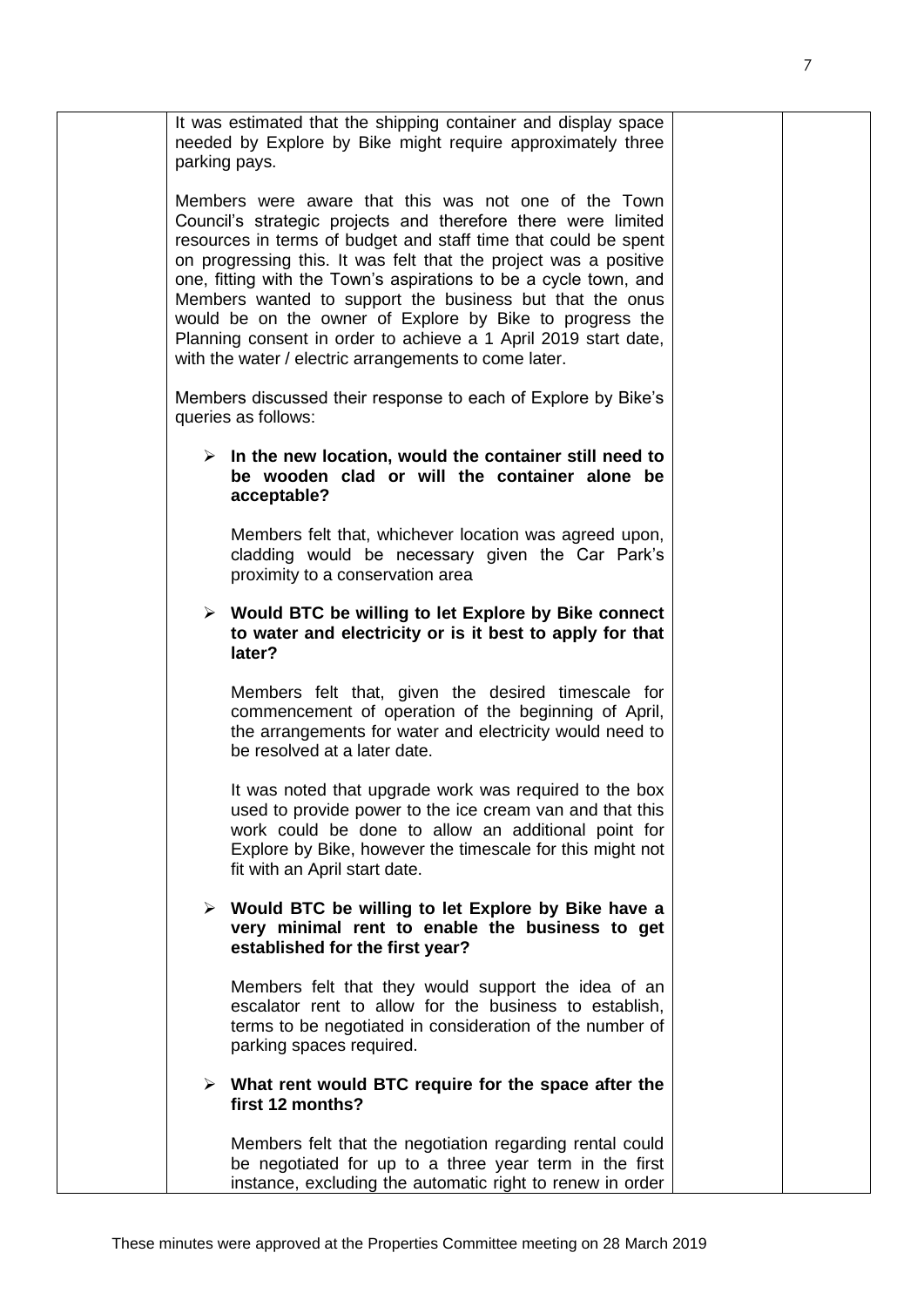|            | that the success of the arrangement be reviewed.                                                                                                                                                                                                                                                                                                                                                                            |             |          |
|------------|-----------------------------------------------------------------------------------------------------------------------------------------------------------------------------------------------------------------------------------------------------------------------------------------------------------------------------------------------------------------------------------------------------------------------------|-------------|----------|
|            | > Would BTC let Explore by Bike put signs / banners<br>on Town Council property on main routes into town<br>and in the centre to guide tourists into the car park?                                                                                                                                                                                                                                                          |             |          |
|            | Members felt that this would be acceptable, in principle<br>and within reason, to be reviewed and negotiated during<br>term of agreement.                                                                                                                                                                                                                                                                                   |             |          |
|            | $\triangleright$ Would it be possible to have everything in place for<br>the start of April?                                                                                                                                                                                                                                                                                                                                |             |          |
|            | Members were open to this start date in principle, if the<br>owner is able to secure the appropriate Planning<br>permissions.                                                                                                                                                                                                                                                                                               |             |          |
|            | It was AGREED to RECOMMEND responding to the six<br>questions from the owner of Explore by Bike as outlined above.                                                                                                                                                                                                                                                                                                          | <b>POSM</b> | 25.01.19 |
|            | It was <b>AGREED</b> to <b>RECOMMEND</b> that the Parks & Open<br>Spaces Manager / Town Clerk are given delegated authority to<br>proceed with the necessary legal work to achieve a 3-year term<br>lease excluding the provisions of the Landlord and Tenant Act<br>1954 with regards security of tenure.                                                                                                                  | TC / POSM   | 21.03.19 |
|            | It was AGREED to RECOMMEND that an escalator is agreed to<br>achieve the £2,500 per annum market rent plus VAT by year 3.                                                                                                                                                                                                                                                                                                   | TC / POSM   | 25.01.19 |
|            | It was AGREED to RECOMMEND that any water and electricity<br>used by Explore by bike is recharged to them at the prevailing<br>rate.                                                                                                                                                                                                                                                                                        | TC / POSM   | 25.01.19 |
| PP/2019/11 | <b>Volunteer Dog Warden</b>                                                                                                                                                                                                                                                                                                                                                                                                 |             |          |
|            | A copy of the report from the POSM was circulated with the<br>agenda.                                                                                                                                                                                                                                                                                                                                                       |             |          |
|            | The POSM noted that, during discussions with Jason Drew at<br>Cornwall Council, he had mentioned that this type of scheme is<br>more preventative and that local Councils do not tend to receive<br>much income from this type of initiative as the first few fines<br>issued tend to act as a deterrent. Members felt that this would<br>achieve the required outcome in reducing dog fouling on Town<br>Council property. |             |          |
|            | There followed some discussion around the requirement for BTC<br>to recruit a volunteer dog warden at this time given the<br>enforcement pilot scheme with Cornwall Council and the posters<br>purchased by the town Council which would be erected. It was<br>considered prudent to consider any next steps after the pilot<br>scheme.                                                                                     |             |          |
|            | The POSM reported that it was necessary to conduct two weeks<br>of data gathering before putting up the posters, whereby the                                                                                                                                                                                                                                                                                                |             |          |